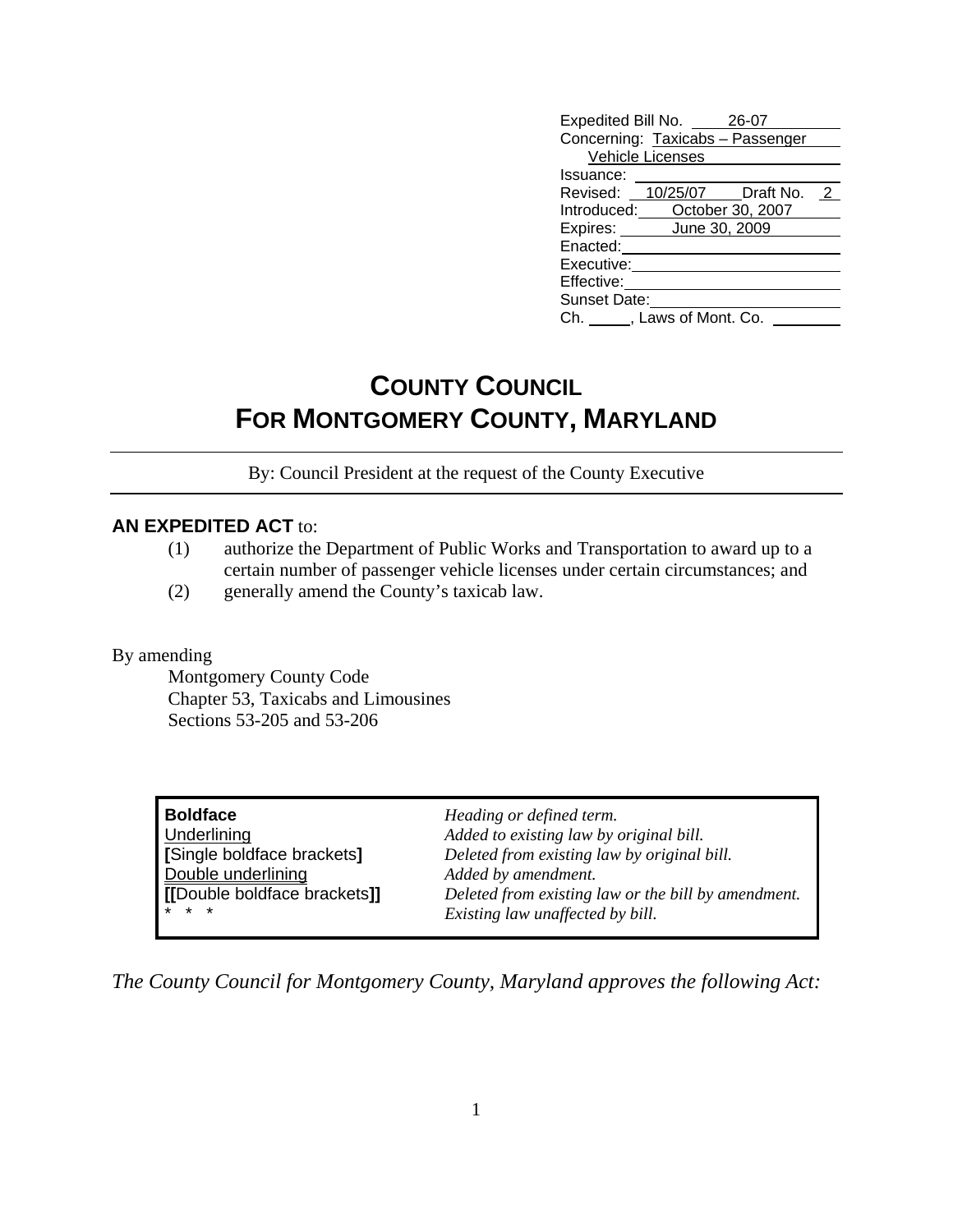| 1              |         |     | Sec 1. Sections 53-205 and 53-206 are amended as follows:                                          |
|----------------|---------|-----|----------------------------------------------------------------------------------------------------|
| $\overline{2}$ | 53-205. |     | <b>Periodic issuance of new licenses.</b>                                                          |
| 3              |         |     | ∗<br>*<br>∗                                                                                        |
| 4              | (f)     |     | <u>Additional licenses – service to the public, including Call <math>\overline{N}</math> Ride,</u> |
| 5              |         |     | <u>Medicaid, or similar programs.</u>                                                              |
| 6              |         | (1) | <u>The Director may issue up to 200 passenger vehicle licenses in</u>                              |
| 7              |         |     | <u>addition to the licenses that are authorized under subsections (d)</u>                          |
| 8              |         |     | and (e) if the Director finds that an existing or anticipated                                      |
| 9              |         |     | <u>reduction in service providers requires additional taxicabs to</u>                              |
| 10             |         |     | <u>ensure</u> that adequate transportation services are provided to                                |
| 11             |         |     | <u>both the public and through the Call 'N Ride, Medicaid, or</u>                                  |
| 12             |         |     | <u>similar</u> programs.                                                                           |
| 13             |         | (2) | <u>The Director must not issue a passenger vehicle license under</u>                               |
| 14             |         |     | this subsection to:                                                                                |
| 15             |         |     | <u>An individual; or</u><br>(A)                                                                    |
| 16             |         |     | <u>A fleet if the fleet already holds or controls, or would</u><br>(B)                             |
| 17             |         |     | then hold or control, more than 40% of the licenses then                                           |
| 18             |         |     | in effect.                                                                                         |
| 19             |         | (3) | The licensee must, within 30 days after the license is issued,                                     |
| 20             |         |     | submit proof to the Director that the licensee has entered into a                                  |
| 21             |         |     | contract with the County to provide Call N Ride, Medicaid, or                                      |
| 22             |         |     | other similar services. The Director may extend this time                                          |
| 23             |         |     | <u>period for good cause.</u>                                                                      |
| 24             |         | (4) | The licensee must return any license issued under this                                             |
| 25             |         |     | subsection to the Department if the contract required in                                           |
| 26             |         |     | subsection $(f)(3)$ expires or is terminated.                                                      |
| 27             |         | (5) | The Director may use any appropriate mechanism to distribute                                       |